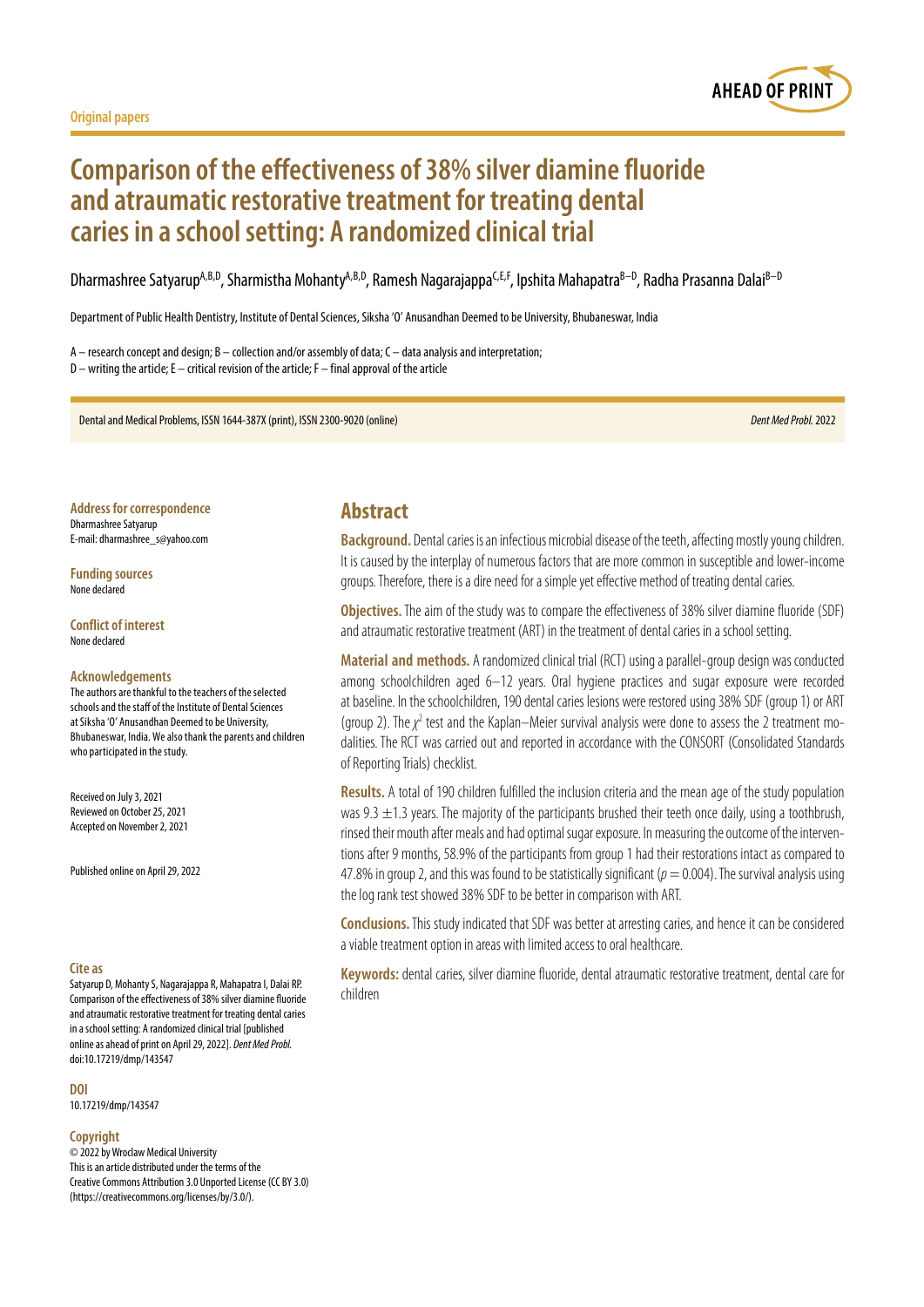## **Introduction**

Dental caries is an infectious microbial disease of the teeth, affecting mostly young children. It is caused by the interplay of numerous factors, and is more common in susceptible and lower-income groups. Especially in areas with limited access to dental services, the treatment of dental caries is a serious concern. Untreated dental caries has a negative influence on self-esteem, the intake of food and sleep, and it also hampers daily activities.<sup>1</sup> Therefore, there is a dire need for a simple yet effective method of treating dental caries. Usually, the treatment of caries requires technologically advanced dental equipment as well as a skilled and well-trained professional, thus making it an expensive treatment modality.<sup>1</sup> Developing and underdeveloped countries present with unmet needs due to the underutilization of the available services. Moreover, carrying out the treatment procedures poses a challenge with regard to children due to their limited adaptive capability.<sup>2</sup>

The use of rotary instruments causes vibrations and noise, and increases the temperature of the cut surface, raising the anxiety of an already distressed pediatric patient. It also poses the risk of pulpal exposure, weakening the tooth structure and postoperative pulpal pain. Due to the scarcity of equipment and trained manpower in most underdeveloped or developing regions, the conventional restorative dentistry is not a viable treatment option.<sup>3</sup>

Atraumatic restorative treatment (ART) came into picture in 1985 to surpass the shortcomings of the conventional restorative treatment, specifically targeting those who did not have access to dental care.<sup>3,4</sup> Atraumatic restorative treatment involves the excavation of carious tissue only with the use of hand instruments, thereby foregoing the use of electrically operated equipment, followed by the insertion of a filling material, such as glass ionomer cement (GIC), resin-modified GIC (RMGIC), composite resins, and compomers. $3,5$  It is a biologically favorable approach with the conservation of the tooth structure by removing only the demineralized dentin while providing restorative care away from the traditional dental set-up, thus lowering the cost of dental care. $6-8$ 

However, the provision of ART also requires the participation of skilled and trained manpower, which is still a challenge in areas with limited access to dental care. In recent times, the use of minimally invasive dentistry and caries-arresting treatment has gained worldwide acceptance. For the remineralization of carious lesions, fluorides have been used extensively. Silver diamine fluoride (SDF) with the molecular formula  $Ag(NH_3)_2F$  was approved by the US Food and Drug Administration (FDA) in 2014 and since then, it has been used as an effective caries-arresting material.

Different studies conducted by Chu and Lo,<sup>9</sup> Llodra et al.<sup>10</sup> and Yee et al.<sup>11</sup> found that SDF could serve as a substitute for restorations that require techniquesensitive procedures, and could effectively arrest caries. In a clinical trial conducted by Zhi et al., it was observed that SDF arrested 70% of carious lesions in the primary anterior teeth of Chinese preschool children.<sup>1</sup> The application of SDF was considered to be painless, comfortable and acceptable in taste by the parents of children in a study conducted by Clemens et al.<sup>12</sup> The use of SDF offers a dual advantage of remineralization and antimicrobial effect due to the fluoride and silver content, respectively, without the need of using instruments for the excavation of carious tissue.

However, the use of SDF causes the discoloration of the teeth, which may not be esthetically pleasing. This warrants a search for an effective restorative material that can enhance the cosmetic appearance. Glass ionomer cement can be used, as it is tooth-colored and contains a high concentration of fluoride ions, which aids in arresting active caries by remineralizing carious lesions and preventing further caries development.

Therefore, the present study aimed to compare SDF with ART as the positive control. The null hypothesis assumed that there would be no difference in the effectiveness of 38% SDF and ART in terms of arresting dental caries in schoolchildren.

## **Material and methods**

A randomized parallel-arm clinical trial was carried out to compare the effectiveness of 38% SDF and ART in the treatment of dental caries. The trial was registered at Clinical Trials Registry – India (www.ctri.nic.in) (REF/2020/06/034629).

### **Ethical consideration**

Informed written consent was obtained from the parents before clinical examinations and verbal assent from the children at the time of the procedure. The Ethical Review Board of the Institute of Medical Sciences and SUM Hospital at Siksha 'O' Anusandhan Deemed to be University, Bhubaneswar, India, granted the ethical clearance for the study (ref. No. DMR/IMS.SH/SOA/180316).

#### **Study population**

The study was conducted in the public schools belonging to the district of Khordha, Odisha, India. Schoolchildren aged 6–12 years were considered for the study, as dental caries prevalence is usually higher in this age group.13,14 The sample size was calculated after a pilot study on 10 patients. Using the G\*Power statistical software, v. 3.1.9.4 ([https://www.psychologie.hhu.de/ar](https://www.psychologie.hhu.de/arbeitsgruppen/allgemeine-psychologie-und-arbeitspsychologie/gpower)[beitsgruppen/allgemeine-psychologie-und-arbeitspsy](https://www.psychologie.hhu.de/arbeitsgruppen/allgemeine-psychologie-und-arbeitspsychologie/gpower)[chologie/gpower](https://www.psychologie.hhu.de/arbeitsgruppen/allgemeine-psychologie-und-arbeitspsychologie/gpower)), at a power of 90% with an effect size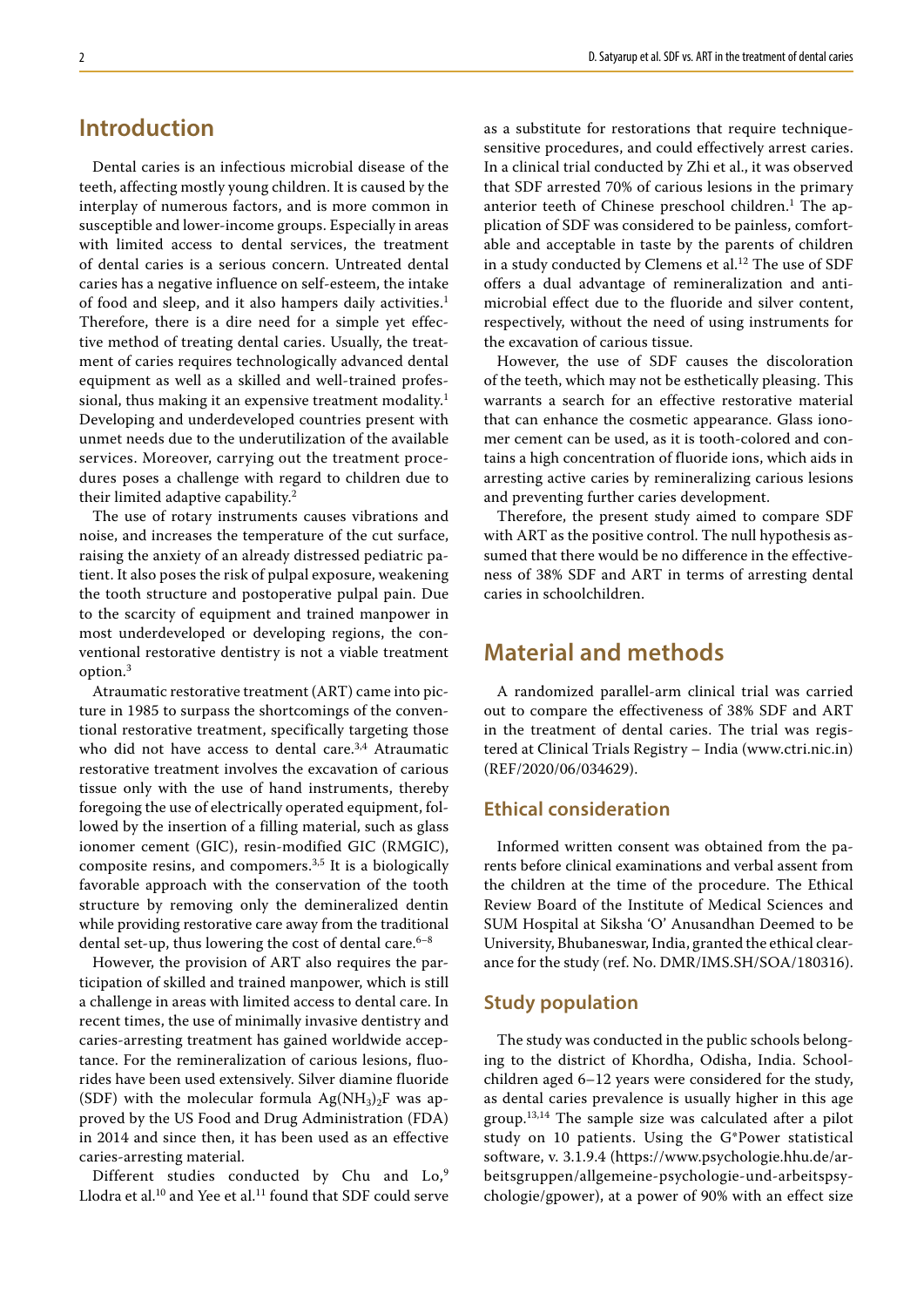$d = 0.5$  and a two-tailed type I error of 0.05, the sample size was set at 172 dental caries lesions, with 86 lesions in group 1 and group 2 each. The sample size was increased by 10% to 190 to account for any loss due to follow-up/attrition.<sup>15</sup>

Children with a minimum of 1 carious lesion, code V and VI, not involving the pulp, according to International Caries Detection and Assessment System (ICDAS), in any of the completely erupted permanent molars were recruited to the study.16 Only occlusal lesions were included. The information regarding SDF and ART was given to the parents, and a written consent was obtained from them. The children were also explained the procedures and their verbal consent was sought. Those children who did not fulfil the age criteria or presented with pain, tooth mobility, signs of pulpal involvement, or the destruction of more than ⅓ of the crown were excluded.

#### **Study design**

The study was conducted in 3 phases over a period of 11 months. It was a prospective parallel randomized clinical trial (RCT) with a follow-up at 3, 6 and 9 months. The study participants were randomly allocated into 2 groups according to a sequence of random numbers, which was generated using Microsoft® Excel, v. 2007 (Microsoft Corporation, Redmond, USA).

#### **Data collection**

Permission was obtained and a schedule was prepared in consultation with the school authorities regarding the sequence of interventions to be carried out on the premises of 6 selected schools. Oral hygiene practices, like the frequency of tooth brushing, brushing aids, the oral rinsing habit, and sugar exposure, were recorded through a self-designed questionnaire at baseline.

#### **Restoration of the teeth in the SDF group**

In the children from group 1 (SDF), the identified carious lesion in the affected tooth was efficiently isolated, and petroleum jelly was applied to protect the adjacent teeth and mucosa. Silver diamine fluoride (FAgamin® Silver Diamine Fluoride 38%; Milestone Healthcare, Raipur, India) was applied directly to the lesion with a micro-brush and left for 2 min, and then the tooth was cleaned using a dampened cotton pellet. The treated tooth was restored with GIC (Fuji® IX; GC Corporation, Tokyo, Japan). Excess was removed using a cement carver after checking for high points by asking the patient to bite gently. The parents were instructed to prohibit the child from eating or drinking for 30 min after the application.<sup>12,17,18</sup>

### **Restoration of the teeth in the ART group**

In the children from group 2 (ART), carious dentin was removed with spoon excavators of different sizes – small (Ash 153/154), medium (Ash 131/132) and large (Ash 127/128), depending on the cavity size. Caries was removed using circular scooping motions and the cavity was widened with a dental hatchet (Ash 10-6-12). The prepared cavity was conditioned for 10–15 s, using a dentin conditioner that comprised 10% polyacrylic acid. Glass ionomer cement (Fuji IX; GC Corporation) was mixed according to the manufacturer's instructions and the cavity was filled in increments, using the blunt end of the carver (Ash 6). The finger-press technique was used to contour the excessive restorative material along the slopes of the cusps. The operating area was kept moisture-free for 2 min and the bite was checked for occlusion. Postrestorative instructions were to avoid the intake of food and drinks for a minimum of 1 h. $3,5,7,19$ 

#### **Follow-up examination**

The follow-up examinations were carried out at 3-, 6 and 9-month intervals by one of the researchers (DS). The evaluation was done using the community periodontal index (CPI)-probe (WHO-probe) and a mouth mirror. The treated lesions were classified according to the evaluation scores which were modified from those used by Francis et al.<sup>20</sup>: score  $1$  – the restoration intact, covering all pits and fissures; score 2 – the restoration partially lost, the tooth is sound (no active/soft caries); score 3 – the restoration partially lost, the tooth is carious(active/soft caries); score 4 – the restoration completely lost, the tooth is sound; and score 5 – the restoration completely lost, the tooth is carious. The tooth was considered sound if its surface felt hard and shiny on gentle probing, and carious in case of soft, demineralized surface. The teeth with the restorations lost and with caries were restored using the conventional treatment in hospital. Due to the loss to follow-up, only 180 restorations were available after 9 months (Fig. 1).

#### **Statistical analysis**

All the collected data was recorded and entered into a Microsoft Excel sheet. The descriptive and inferential analyses were done with the use of the IBM SPSS Statistics for Windows software, v. 23.0 (IBM Corp., Armonk, USA), by one of the researchers (IM), who was blinded to the treatment options and the evaluation scores. Statistical significance was fixed at a *p*-value <0.05. The *χ*2 test was used to assess differences between the treatment modalities. The Kaplan–Meier survival analysis was performed using the log rank test to check the survival of both kinds of restorations.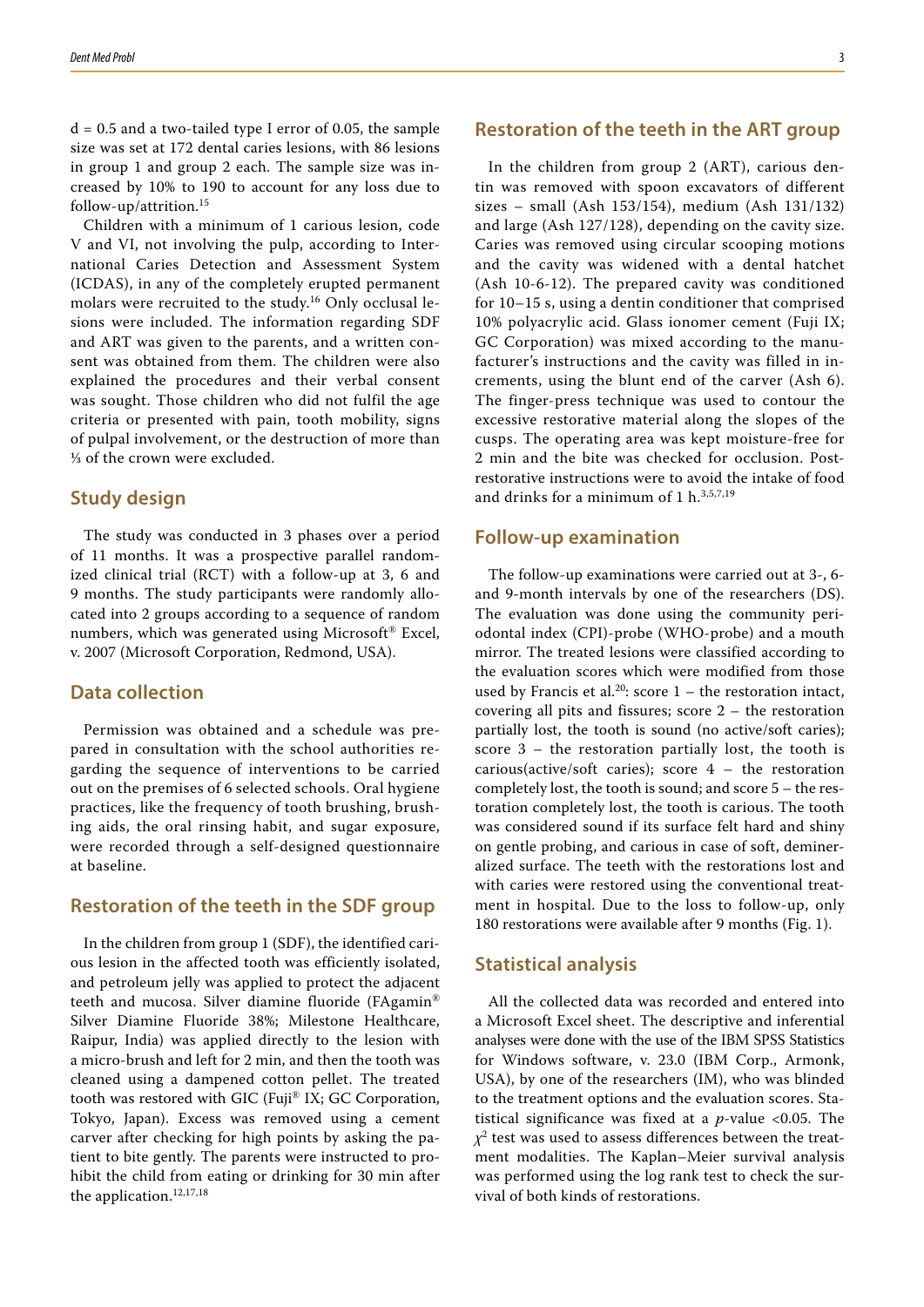

Fig. 1. CONSORT (Consolidated Standards of Reporting Trials) flow diagram of the study

SDF – silver diamine fluoride; ART – atraumatic restorative treatment.

## **Results**

A prospective RCT was conducted to evaluate the effectiveness of 38% SDF with GIC and ART among 6–12-year-old schoolchildren. The demographic variables of the participants are depicted in Table 1. The 2 groups did not differ significantly with regard to these variables at baseline.

In measuring the outcome of the interventions, 58.9% of the participants from group 1 had their restorations intact as compared to 47.8% in group 2, and this was found to be statistically significant ( $p = 0.004$ ) (Table 2). In Table 3, the most common evaluation score among all restorations was 'an intact restoration covering all pits and fissures' (53.3%), followed by score 2 (a sound tooth with a partial loss of the restoration). There were no decayed teeth with a complete loss of the restoration (score 5) in group 1. The arrest of dental caries was also better with 38% SDF, as the percentage of carious teeth with the loss of the restoration was 5.6% in comparison with 16.7% in the ART group ( $p = 0.025$ ). The survival analysis using the log rank test showed 38% SDF to be better in comparison with ART (Table 4, Fig. 2).

## **Discussion**

Untreated carious lesions and the underutilization of oral healthcare services are important community health problems in developing and underdeveloped countries. Children are often afraid of anesthetic procedures, long treatment duration and the use of numerous instruments. Hence, treatment involving minimal intervention that is less technique-sensitive is preferred over the conventional dental caries treatment procedures. Many minimally invasive techniques, like ART, which includes the excavation of carious tissue with hand instruments, followed by restoration, have been used for treating dental caries in children and adults. On the other hand, recently, SDF has gained attention because of its caries-arresting and remineralizing effectiveness that is achieved without the excavation of soft carious tissue. $21$  A study conducted by Clemens et al. suggested that SDF was the preferred method for arresting active caries lesions in primary teeth among 2-5-year-old children.<sup>12</sup> Similar findings were also reported in studies by Chu and  $Lo<sup>9</sup>$  and Mei et al., $22$  where the application of 38% SDF was better at arresting caries in comparison with fluoride varnish. Yee et al. found SDF to be an effective cariesarresting agent in 3–9-year-old children in Nepal after a follow-up of  $12$  months.<sup>11</sup> Another study by Llodra et al. compared the effectiveness of 38% SDF with ART in the permanent teeth of 6-year-old children; the authors found that SDF reduced caries incidence by 79%.10 Since the application of SDF is simple and does not require training, it can be implemented by primary healthcare workers in areas of low dental accessibility.

Table 1. Sociodemographic characteristics and oral hygiene practices of the study participants at baseline

| Variable                    |             | <b>Total</b><br>$N = 190$ | Group 1<br>38% SDF<br>$n = 95$ | Group <sub>2</sub><br><b>ART</b><br>$n = 95$ | <i>p</i> -value |  |
|-----------------------------|-------------|---------------------------|--------------------------------|----------------------------------------------|-----------------|--|
| Age [years]<br>$M \pm SD$   |             | $9.3 \pm 1.3$             | $9.4 \pm 1.4$                  | $9.3 \pm 1.3$                                | 0.974           |  |
| Gender                      | male        | 51.7                      | 45.6                           | 57.8                                         | 0.068           |  |
|                             | female      | 58.3                      | 54.4                           | 42.2                                         |                 |  |
| Tooth brushing<br>frequency | once daily  | 85.6                      | 85.6                           | 85.6                                         | 0.584           |  |
|                             | twice daily | 14.4                      | 14.4                           | 14.4                                         |                 |  |
| Brushing aids               | toothbrush  | 81.7                      | 82.2                           | 81.1                                         | 0.500           |  |
|                             | other       | 18.3                      | 17.8                           | 18.9                                         |                 |  |
| Oral rinsing<br>habit       | yes         | 93.3                      | 94.4                           | 92.2                                         | 0.398           |  |
|                             | no          | 6.7                       | 5.6                            | 7.8                                          |                 |  |
| Sugar exposure<br>per day   | $\leq 5$    | 77.8                      | 83.3                           | 72.2                                         |                 |  |
|                             | 10          | 16.7                      | 14.4                           | 18.9                                         | 0.089           |  |
|                             | >15         | 5.5                       | 2.3                            | 8.9                                          |                 |  |

Unless marked otherwise, data presented as relative frequency (%). *M* – mean; *SD* – standard deviation.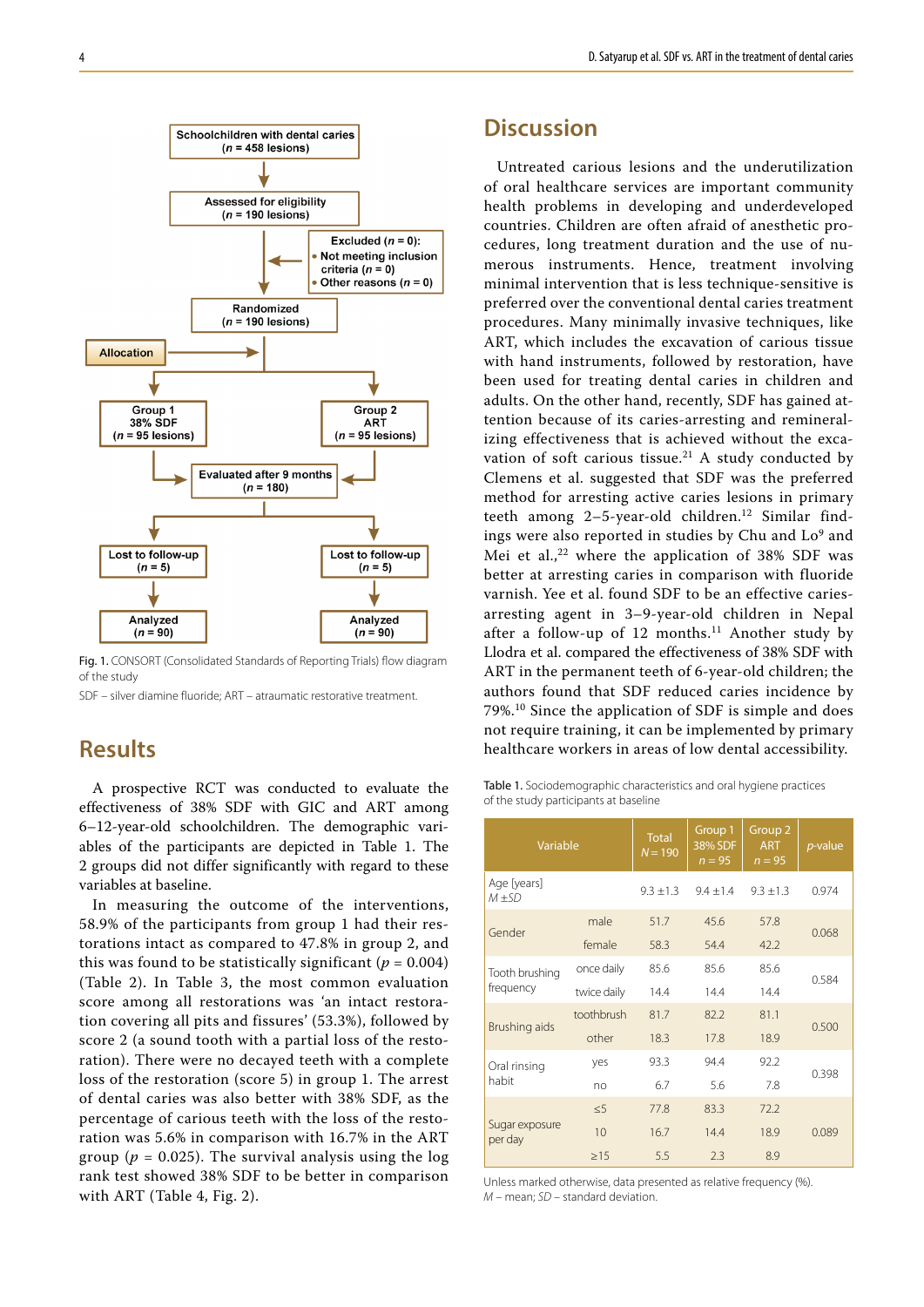#### Table 2. Evaluation scores in the intervention groups after 9 months

| Group              | <b>Evaluation scores</b> |          |          |           |         | <b>Total</b> | <i>p</i> -value |
|--------------------|--------------------------|----------|----------|-----------|---------|--------------|-----------------|
|                    | score 1                  | score 2  | score 3  | score 4   | score 5 |              | $(x^2$ test)    |
| Group 1<br>38% SDF | 53 (58.9)                | 19(21.1) | 5(5.6)   | 13 (14.4) | 0(0.0)  | 90           | $0.004*$        |
| Group 2<br>ART     | 43 (47.8)                | 18(20.0) | 15(16.7) | 6(6.7)    | 8(8.9)  | 90           |                 |
| Total              | 96                       | 37       | 20       | 19        | 8       | 180          | -               |

Data presented as absolute (relative) frequency (n (%)). Scores: score 1 – the restoration intact, covering all pits and fissures; score 2 – the restoration partially lost, the tooth is sound; score 3 – the restoration partially lost, the tooth is carious; score 4 – the restoration completely lost, the tooth is sound; and score 5 – the restoration completely lost, the tooth is carious. \* statistically significant.

Table 3. Differences in the evaluation scores between the 2 intervention groups

| <b>Evaluation</b><br>scores | <b>Total</b> | Group 1<br>38% SDF | Group 1<br><b>ART</b> | <i>p</i> -value<br>$(x^2$ test) |
|-----------------------------|--------------|--------------------|-----------------------|---------------------------------|
| Score 1                     | 96 (53.3)    | 53 (58.9)          | 43 (47.8)             | 0.259                           |
| Score <sub>2</sub>          | 37(20.6)     | 19(21.1)           | 18 (20.0)             | 0.869                           |
| Score 3                     | 20(11.1)     | 5(5.6)             | 15(16.7)              | $0.025*$                        |
| Score 4                     | 19 (10.6)    | 13 (14.4)          | 6(6.7)                | 0.108                           |
| Score 5                     | 8(4.4)       | 0(0.0)             | 8(8.9)                |                                 |
| Total                       | 180          | 90                 | 90                    |                                 |

Data presented as *n* (%). \* statistically significant.





The outcome of the restorations was measured and compared between the 2 techniques after 9 months. Caries arrest by SDF was evaluated with scores that estimated the retention or loss of the restorative material, sound or carious soft dentin, along with its color and consistency, which was similar to the studies carried out by Llodra et al.<sup>10</sup> and Fung et al.<sup>23</sup> This evaluation was done using the WHO probe, similar to the studies by Zhi et al. $^1$  and Dos Santos et al.24 There was no major difference between SDF and ART with respect to score 1, where the restoration was intact, but there was a significant difference between the 2 modalities, with SDF having only 5.6% of the teeth with score 3 as opposed to 16.7% in the case of ART. This was probably due to the remineralization of carious tissue by 38% SDF, which aided in arresting progressive caries. Studies have ascertained that SDF causes remineralization through various probable mechanisms, $25-28$  the first being the occlusion of the dentinal tubules by silver, which demonstrated reduced dye permeability and electric resistance.<sup>2</sup> Silver and its compounds arrest caries by blocking acid diffusion and sealing the dentinal tubules against the entry of microorganisms. Further growth of microbes is inhibited by the oligodynamic action of silver.25 The other mechanisms could be the reactions between the tooth minerals and SDF. The fluoride released from SDF amplifies the resistance of the dentin, which results in a decreased penetration of acids.<sup>26</sup> It has been observed that SDF (Ag(NH<sub>3</sub>)<sub>2</sub>F) reacts with hydroxyapatite (HA) to release calcium fluoride  $(CaF_2)$  and silver phosphate  $(Ag_3PO_4)$ , which reinforces the affected dentin.<sup>9</sup> This may be the reason why the teeth were sound and no soft carious tissue was present, even after the restoration was partially or completely lost. This finding is similar with the results of Zhi et al., who concluded that

Table 4. Comparison of the survival rates of the teeth treated with 38% silver diamine fluoride (SDF) and atraumatic restorative treatment (ART) after 9 months of the intervention

| Factor     | Total | <b>Number</b><br>of events | Survival<br>of the teeth | <b>SE</b> | 95% CI      | $p$ -value |  |
|------------|-------|----------------------------|--------------------------|-----------|-------------|------------|--|
| <b>SDF</b> | 90    | 21                         | 69 (76.7)                | 0.210     | 7.623-8.444 |            |  |
| ART        | 90    | 34                         | 56(62.2)                 | 0.283     | 6.446-7.554 | $0.023*$   |  |
| Overall    | 180   | 55                         | 125 (69.4)               | 0.180     | 7.163-7.870 |            |  |

Data presented as *n* (%). *SE* – standard error; *CI* – confidence interval; \* statistically significant.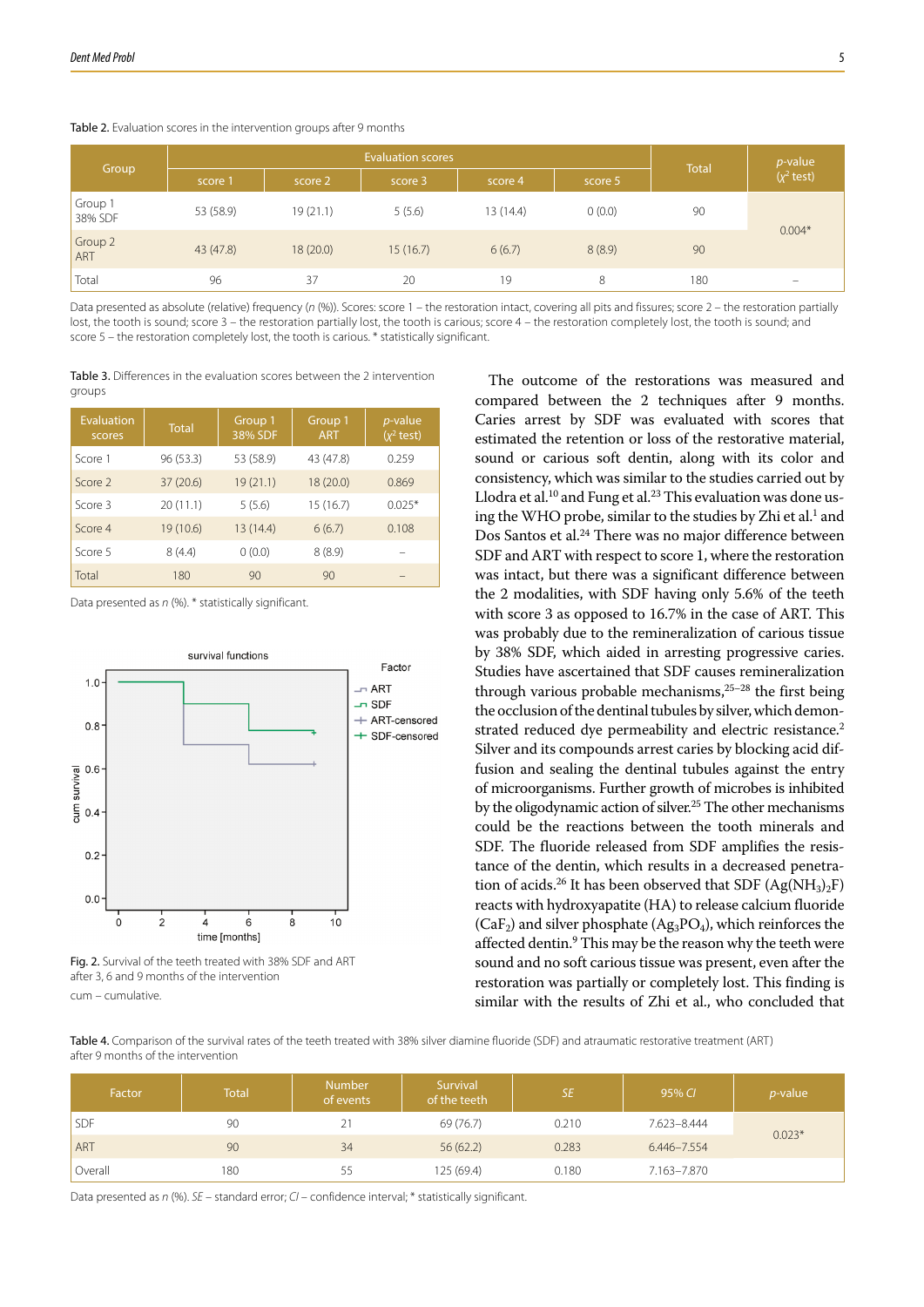the application of an SDF solution or high fluoride-releasing glass ionomer resulted in arresting active dentin caries.<sup>1</sup> Caries arrest by SDF has been reported by various studies, including those by Chu and  $Lo<sup>9</sup>$  Llodra et al.,<sup>10</sup> Clemens et al.,<sup>12</sup> Fung et al.,<sup>23</sup> and Yamaga et al.<sup>29</sup>

Silver diamine fluoride showed better retention of the restoration (58.9%) than ART (47.8%) with respect to score 1. The lesser retention in the case of ART is probably the result of the technique-sensitive manual excavation of caries as opposed to the brush application of SDF. As mentioned by Gupta et al., SDF reacts with the tooth surface to produce silver phosphate, which then reacts with RMGIC to form hydroxyapatite and fluorapatite, which may also contribute to increased bond strength.<sup>30</sup>

The most common side effect of SDF is the staining of the teeth and oral mucosa due to improper isolation. This staining is the result of the oxidation of silver and it affects only the damaged portion of the tooth; healthy enamel is not affected.<sup>12</sup> However, there was no instances of oral mucosal staining in our study.

In the present study, ART scored higher in comparison with SDF with respect to scores 3 and 5, which represented teeth that were carious even after restoration. This could be explained by the fact that caries arrest due to the fluoride release from GIC ceased once the restoration was lost, and hence the remineralizing effectiveness of GIC was also reduced. Other causes could be seepage at the margins of restorations, secondary caries and improper isolation.31 The loss of the restoration could be due to the lack of a proper retentive form, as the cavity preparation in ART is done solely with the use of hand instruments. Also, the fact that ART is a technique-sensitive procedure cannot be overlooked.

Our study found that caries arrest was better in group 1, which was reflected by 58.9% of the teeth recording score 1. Similar findings were also reported in studies conducted by Zhi et al.,<sup>1</sup> Llodra et al.,<sup>10</sup> Fung et al.,<sup>23</sup> and Vollú et al.<sup>32</sup> The analysis also showed that the survival of the SDF restorations was higher than in the case of ART, and this was similar to the findings of Raskin et al.<sup>33</sup> This may be a consequence of the remineralizing effect of SDF without requiring a proper cavity form, technical skills and or the use of complex armamentarium. Due to the abovementioned advantages of SDF, it can be used with little or no training by primary healthcare workers in areas with the shortage of dental manpower.

#### **Limitations**

The current study was conducted over a period of 9 months; a longer follow-up would give a clearer idea about the retention of restorations. Certain outcomes associated with the use of SDF, such as the staining of the teeth and mucosa, was not assessed, as that was not part of the primary objective of the study. The occurrence of secondary caries could not be evaluated, as radiographs

were not available in the field setting where the study was undertaken. Further studies could explore the cost effectiveness of SDF as opposed to ART.

## **Conclusions**

Silver diamine fluoride was found to be an easy, effective and well-received minimally invasive approach for treating dental caries among schoolchildren. The treatment of the teeth with SDF does not necessitate the presence of a wellequipped dental set-up or the use of costly instruments. Hence, SDF can be used effectively in developing countries as a caries-arresting agent in community-based programs.

#### **Trial registration**

The trial was registered at Clinical Trials Registry – India (www.ctri.nic.in) (REF/2020/06/034629).

#### **Ethics approval and consent to participate**

The study was approved by the Ethical Review Board of the Institute of Medical Sciences and SUM Hospital at Siksha 'O' Anusandhan Deemed to be University, Bhubaneswar, India (ref. No. DMR/IMS.SH/ SOA/180316). Informed written consent was obtained from the parents before clinical examinations and verbal assent from the children at the time of the procedure.

#### **Data availability**

The datasets generated and/or analyzed during the current study are available from the corresponding author on reasonable request.

### **Consent for publication**

Not applicable.

#### **ORCID iDs**

Dharmashree Satyarup https://orcid.org/0000-0002-4969-5830 Sharmistha Mohanty **b** https://orcid.org/0000-0001-6316-7500 Ramesh Nagarajappa **ID** https://orcid.org/0000-0002-0253-7720 Ipshita Mahapatra **ID** https://orcid.org/0000-0002-0120-289X Radha Prasanna Dalai <sup>1</sup> https://orcid.org/0000-0002-1610-2277

#### **References**

- 1. Zhi QH, Lo ECM, Lin HC. Randomized clinical trial on effectiveness of silver diamine fluoride and glass ionomer in arresting dentine caries in preschool children. *J Dent*. 2012;40(11):962–967. doi:10.1016/j.jdent.2012.08.002
- 2. Jain M, Jain V, Agarwal N. A review on applications of silver diamine fluoride in dentistry. *Int J Oral Heal Dent*. 2018;4(2):58–62. doi:10.18231/2395-499X.2018.0015
- 3. Dorri M, Martinez-Zapata MJ, Walsh T, Marinho VC, Sheiham Deceased A, Zaror C. Atraumatic restorative treatment versus conventional restorative treatment for managing dental caries. *Cochrane Database Syst Rev*. 2017;12(12):CD008072. doi:10.1002/14651858.CD008072.pub2